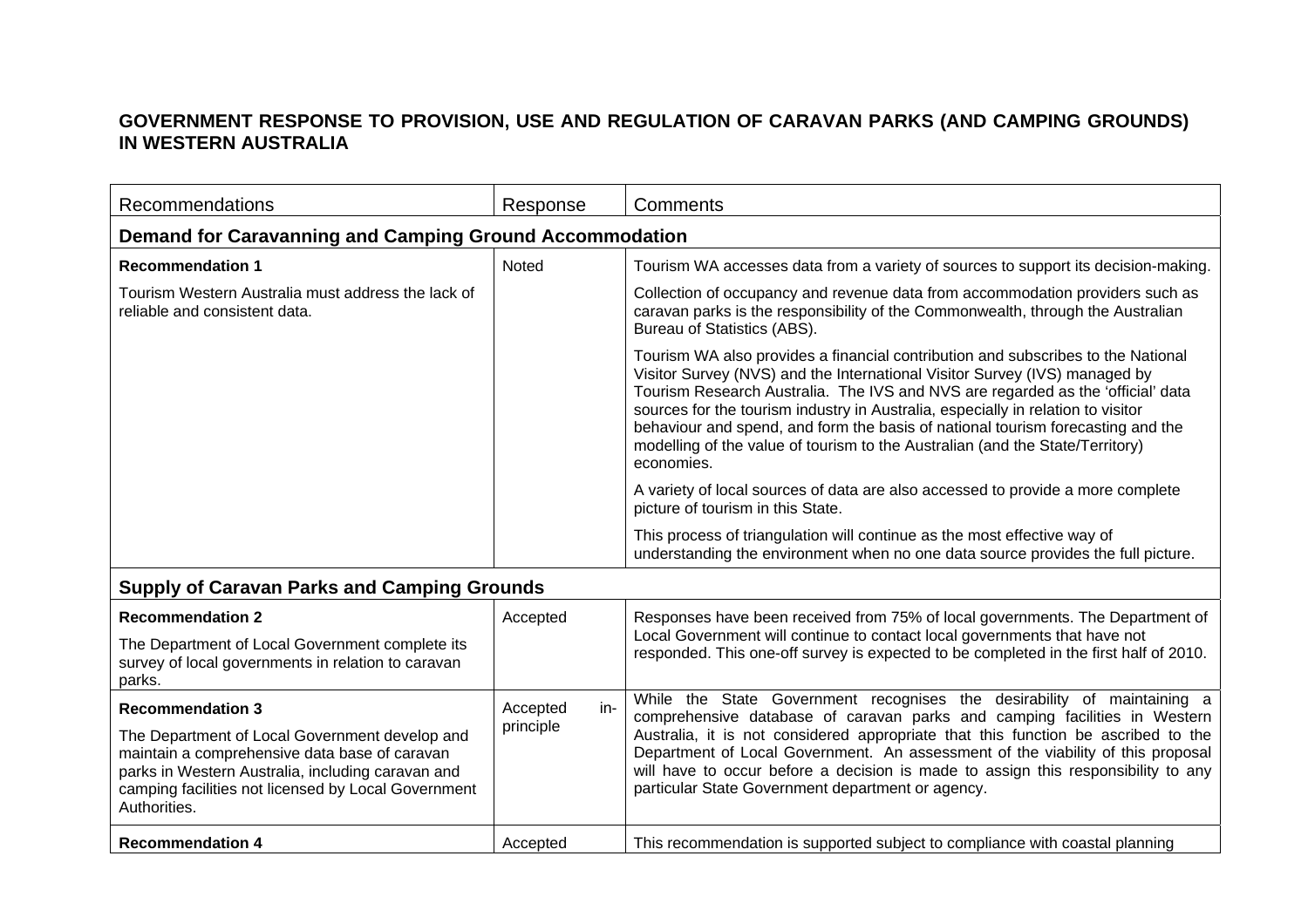| Recommendations                                                                                                                                                                                                              | Response | Comments                                                                                                                                                                                                                                                                                                                                                                                                                                                                                                                                                                                                                                             |
|------------------------------------------------------------------------------------------------------------------------------------------------------------------------------------------------------------------------------|----------|------------------------------------------------------------------------------------------------------------------------------------------------------------------------------------------------------------------------------------------------------------------------------------------------------------------------------------------------------------------------------------------------------------------------------------------------------------------------------------------------------------------------------------------------------------------------------------------------------------------------------------------------------|
| Local and state governments encourage and support<br>pastoral leaseholders to retain and further develop<br>low-cost, nature-based tourism sites, especially<br>along their coastline and in other appropriate<br>locations. |          | policies and strategies.<br>The Department of Regional Development and Lands will apply greater flexibility in<br>the allocation of permits under Division 5 of the Land Administration Act 1997<br>(LAA), for non-pastoral use of land on pastoral leases, in particular nature-based<br>tourism. Some low impact non-pastoral tourist camping is currently being permitted<br>on pastoral leases through the issue of licences under Section 91 of the LAA.<br>The recent pastoral diversification review contains recommendations to streamline<br>pastoral leases into activities such as tourism - this is currently out for public<br>comment. |
| <b>Recommendation 5</b><br>In any future departmental planning for the Ningaloo<br>coast, access for caravanning and camping must be<br>given high priority to ensure no reductions from<br>current levels.                  | Accepted | The comprehensive WAPC Ningaloo Coast Regional Strategy Carnarvon to<br>Exmouth (August 2004) identifies existing and potential development nodes, both<br>major and minor, together with eco lodge and coastal camping nodes.<br>The Department of Regional Development and Lands' current review of the<br>Ningaloo Coast pastoral lease exclusion agreements will not affect the tourist nodes<br>identified under the Strategy.                                                                                                                                                                                                                  |
|                                                                                                                                                                                                                              |          | The Department of Environment and Conservation will work cooperatively with<br>Ningaloo coast pastoralists to manage caravan and camping activity to protect the<br>coastal landscapes and ensure no loss of public amenity.                                                                                                                                                                                                                                                                                                                                                                                                                         |
| <b>Recommendation 6</b><br>State planning should ensure that future generations<br>have sustainable access to camping along the coast<br>and the opportunity to experience the marine park<br>first-hand.                    | Accepted | The identification of suitable camping sites along the Western Australian coast will<br>continue to form part of regional planning strategies such as Region Planning<br>Schemes and management plans for Region Open Space and specific strategies<br>such as the Augusta - Walpole Coastal Strategy released by the WAPC in July<br>2009. Appropriately located camping sites may also be identified in local tourism<br>planning strategies prepared by local governments.                                                                                                                                                                        |
|                                                                                                                                                                                                                              |          | The Departments of Regional Development and Lands, Planning, and Environment<br>and Conservation are working to ensure sustainable public access to the Ningaloo<br>coast.                                                                                                                                                                                                                                                                                                                                                                                                                                                                           |
| <b>Recommendation 7</b><br>The regulatory framework governing pastoral leases<br>needs to be designed to support and promote the<br>development of nature-based camping sites.                                               | Accepted | The Department of Regional Development and Lands will allow greater flexibility<br>within the Land Administration Act 1997 to diversify pastoral permits for nature-<br>based tourism purposes. Section 121 currently allows the granting of permits for low<br>key nature-based camping related to pastoral use. High end nature-based tourism<br>requires other forms of tenure, which are currently being examined.                                                                                                                                                                                                                               |
|                                                                                                                                                                                                                              |          | The recent Pastoral Diversification Review, coordinated by the Department of<br>Agriculture and Food, contains recommendations to streamline pastoral leases into                                                                                                                                                                                                                                                                                                                                                                                                                                                                                    |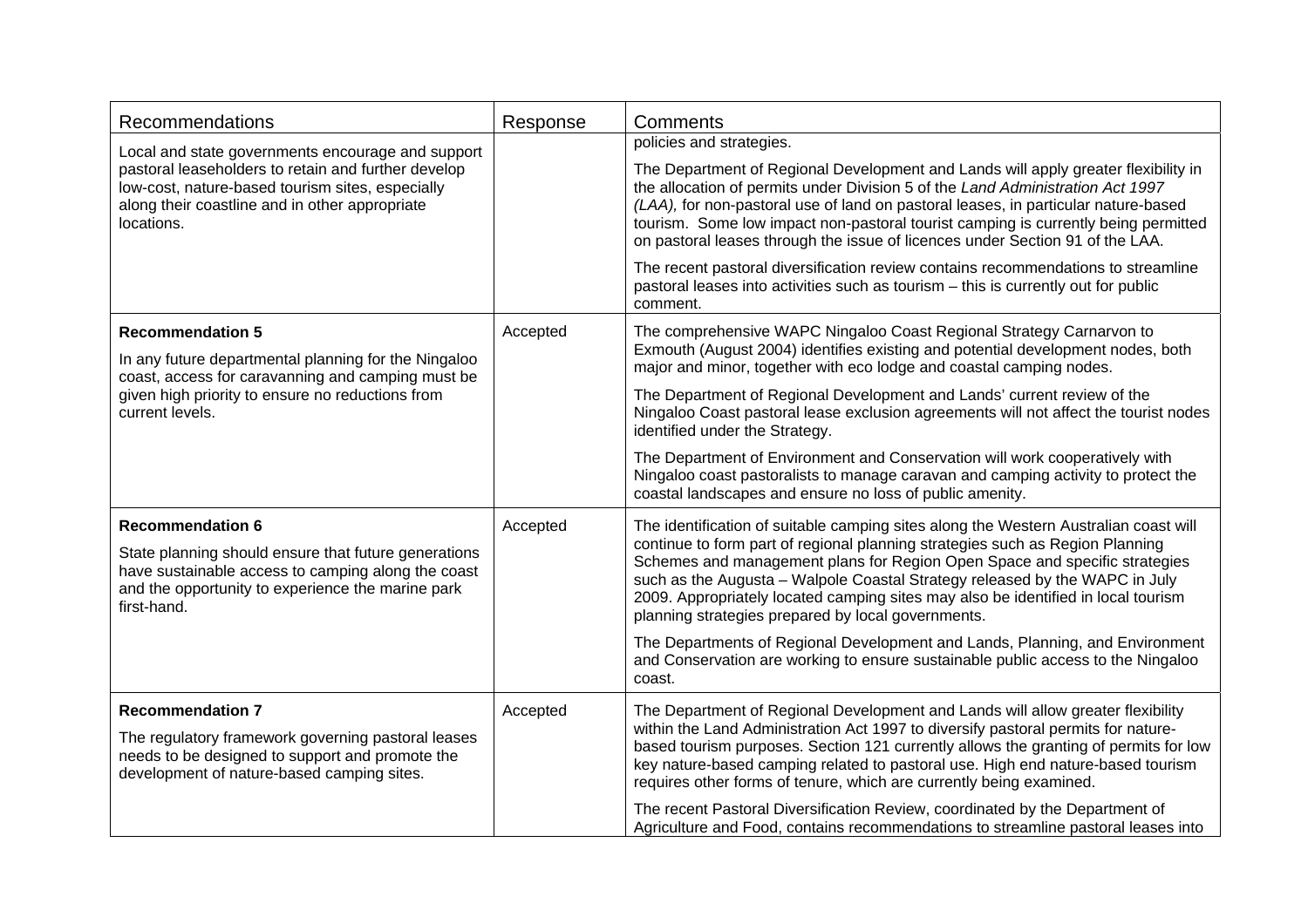| Recommendations                                                                                                                                                                                                                                                                                                         | Response     | Comments                                                                                                                                                                                                                                                                                                                                                                                                                                                                                                                                                                                                                                                                                                                                                                                                                                                                                                                                                                                                                                                                                                                                                                    |
|-------------------------------------------------------------------------------------------------------------------------------------------------------------------------------------------------------------------------------------------------------------------------------------------------------------------------|--------------|-----------------------------------------------------------------------------------------------------------------------------------------------------------------------------------------------------------------------------------------------------------------------------------------------------------------------------------------------------------------------------------------------------------------------------------------------------------------------------------------------------------------------------------------------------------------------------------------------------------------------------------------------------------------------------------------------------------------------------------------------------------------------------------------------------------------------------------------------------------------------------------------------------------------------------------------------------------------------------------------------------------------------------------------------------------------------------------------------------------------------------------------------------------------------------|
|                                                                                                                                                                                                                                                                                                                         |              | activities such as Tourism. This is currently out for public comment.                                                                                                                                                                                                                                                                                                                                                                                                                                                                                                                                                                                                                                                                                                                                                                                                                                                                                                                                                                                                                                                                                                       |
| <b>Recommendation 8</b><br>Pastoralists be provided with the necessary training<br>to allow them to manage their leases in accordance<br>with sustainable management practices.                                                                                                                                         | Accepted     | The Department of Environment and Conservation is willing to enter into effective<br>management agreements with the Ningaloo coast pastoral lessees. It has agreed<br>to provide training for the owners of Warroora and Gnaraloo stations to enable their<br>appointments as 'Honorary Conservation and Land Management Officers' to assist<br>with the management of the Ningaloo coast.<br>The Department of Regional Development and Lands is working with the<br>Department of Agriculture and Food to commence environmental monitoring<br>training in 2010 for pastoralists' grazing enterprises.                                                                                                                                                                                                                                                                                                                                                                                                                                                                                                                                                                    |
| <b>Recommendation 9</b><br>Main Roads Western Australia takes responsibility<br>for developing a comprehensive resource for<br>travellers showing the location of all roadside<br>stopping places in Western Australia and the<br>facilities they provide, and for making it accessible to<br>other agencies and users. | Accepted     | Main Roads Western Australia (MRWA) takes responsibility for developing a<br>comprehensive resource for travellers showing the location of all roadside stopping<br>places in Western Australia and the facilities they provide, and for making it<br>accessible to other agencies and users.<br>Main Roads already provides maps of designated rest area stopping places on<br>major routes of significance on the State Road Network to improve road safety and<br>provide motorists with the opportunity to stop safely for vehicle checks and reduce<br>driver fatigue. The brochure titled "A Guide to Roadside Amenities and Rest<br>Areas" is available and periodically updated to reflect the location of the latest<br>facilities. Copies of the brochure are available at Main Roads' offices, tourist<br>bureaus, tourist related groups and its website at www.mainroads.wa.gov.au<br>The collation of information on ALL designated stopping places, including parking<br>bays, on all Western Australian roads, as a comprehensive web based service, is<br>seen as a worthwhile extension to the resource currently provided, to be developed<br>over time. |
| <b>Recommendation 10</b>                                                                                                                                                                                                                                                                                                | Accepted     | This is being undertaken by Main Roads on a continuing basis.                                                                                                                                                                                                                                                                                                                                                                                                                                                                                                                                                                                                                                                                                                                                                                                                                                                                                                                                                                                                                                                                                                               |
| Where possible, Main Roads Western Australia<br>should continue to develop rest areas throughout the<br>state and communicate their location to travellers.                                                                                                                                                             |              |                                                                                                                                                                                                                                                                                                                                                                                                                                                                                                                                                                                                                                                                                                                                                                                                                                                                                                                                                                                                                                                                                                                                                                             |
| <b>Recommendation 11</b><br>The Department of Local Government develop a<br>resource providing the location of publicly available<br>dump points in Western Australia.                                                                                                                                                  | Not accepted | Dump points are provided by a range of providers, largely private operators. The<br>Department of Local Government has no role in the provision, monitoring or<br>promotion of dump points.<br>Current information is already provided through the tourism-related websites:<br>www.sanidumps.com and www.campsaustraliawide.com.                                                                                                                                                                                                                                                                                                                                                                                                                                                                                                                                                                                                                                                                                                                                                                                                                                           |
| <b>Recommendation 12</b>                                                                                                                                                                                                                                                                                                | Accepted     | As the Conservation and Land Management Regulations 2002 are reviewed, the                                                                                                                                                                                                                                                                                                                                                                                                                                                                                                                                                                                                                                                                                                                                                                                                                                                                                                                                                                                                                                                                                                  |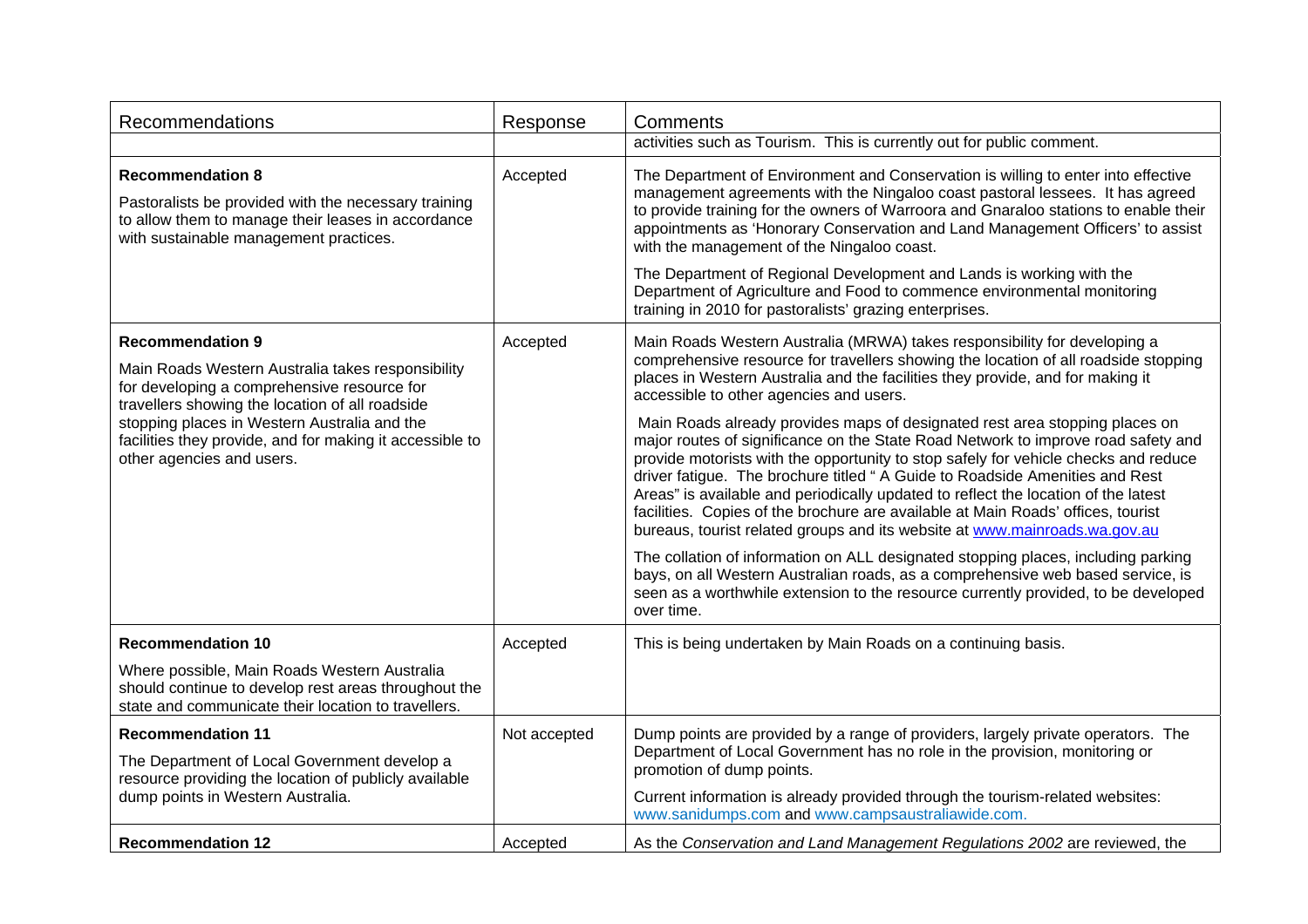| Recommendations                                                                                                                                                                                                                                                                          | Response       | Comments                                                                                                                                                                                                                                                                                                                                                                                                                                                                                  |
|------------------------------------------------------------------------------------------------------------------------------------------------------------------------------------------------------------------------------------------------------------------------------------------|----------------|-------------------------------------------------------------------------------------------------------------------------------------------------------------------------------------------------------------------------------------------------------------------------------------------------------------------------------------------------------------------------------------------------------------------------------------------------------------------------------------------|
| Any person found to be illegally disposing of the<br>waste from their recreational vehicle tanks and<br>cartridges should incur a substantial fine or other<br>appropriate penalty.                                                                                                      |                | adequacy of penalties will be assessed.                                                                                                                                                                                                                                                                                                                                                                                                                                                   |
| <b>Recommendation 13</b><br>The Department of Local Government facilitate the<br>development and implementation of the dump point<br>strategy for the state.                                                                                                                             | Not accepted   | As Government agencies have no role in the provision, monitoring or promotion of<br>dump points, the recommendation to develop and implement a dump point strategy<br>for the State is not supported.                                                                                                                                                                                                                                                                                     |
| <b>Recommendation 14</b><br>The charging policy for electricity should ensure no<br>disadvantage to the park owner or long-stay<br>residents.                                                                                                                                            | Accepted       | This aligns with the Government's policy, Power Price Equity for Permanent<br>Residents of Caravan Parks.                                                                                                                                                                                                                                                                                                                                                                                 |
| <b>Pressures on Supply</b>                                                                                                                                                                                                                                                               |                |                                                                                                                                                                                                                                                                                                                                                                                                                                                                                           |
| <b>Recommendation 15</b><br>Local government rates for caravan parks that<br>provide predominantly tourist caravan and camp<br>sites should be based on a GRV calculated on<br>caravan park use rather than general tourism use.                                                         | Not applicable | Under the Local Government Act 1995, rating is a matter for each local government<br>to determine. Valuation assessments are undertaken by the Valuer General<br>(Landgate), with local governments using this as a basis for issuing rate notices.<br>Owners have the right to appeal the valuation assessment to the State<br>Administrative Tribunal.                                                                                                                                  |
| <b>Recommendation 16</b><br>The land tax concession for caravan parks that<br>provide predominantly tourist caravan and camp<br>sites be increased to 100%.                                                                                                                              | Accepted       | As announced in the 2010-11 Budget, the State Government has decided to<br>alleviate pressures on the supply of caravan parks and camping grounds by<br>increasing the land tax concession for these sites from 50 per cent to 100 per cent.                                                                                                                                                                                                                                              |
| <b>Recommendation 17</b><br>The clawback provision for a 100% land tax<br>concession should be increased to 10 years.                                                                                                                                                                    | Accepted       | As announced in the 2010-11 Budget, the State Government has decided to further<br>alleviate pressures on the supply of caravan parks and campsites by extending the<br>clawback provision for the land tax concession from five years, to ten years.                                                                                                                                                                                                                                     |
| <b>Recommendation 18</b><br>The government identify land suitable for the<br>development of caravan parks and camping grounds,<br>and vest this land in Local Government Authorities,<br>either in perpetuity or on a 50+ year lease,<br>exclusively for use as caravan parks or camping | Accepted       | The recommendation that the Government should place land under the direct<br>management of local governments on long leases for caravan activities is already<br>practised, with 77 caravan parks and camping grounds on Crown land in WA under<br>the management of various local governments throughout the State.<br>The Department of Regional Development and Lands will continue with the current<br>arrangement of (for the most part) identifying suitable caravan park sites and |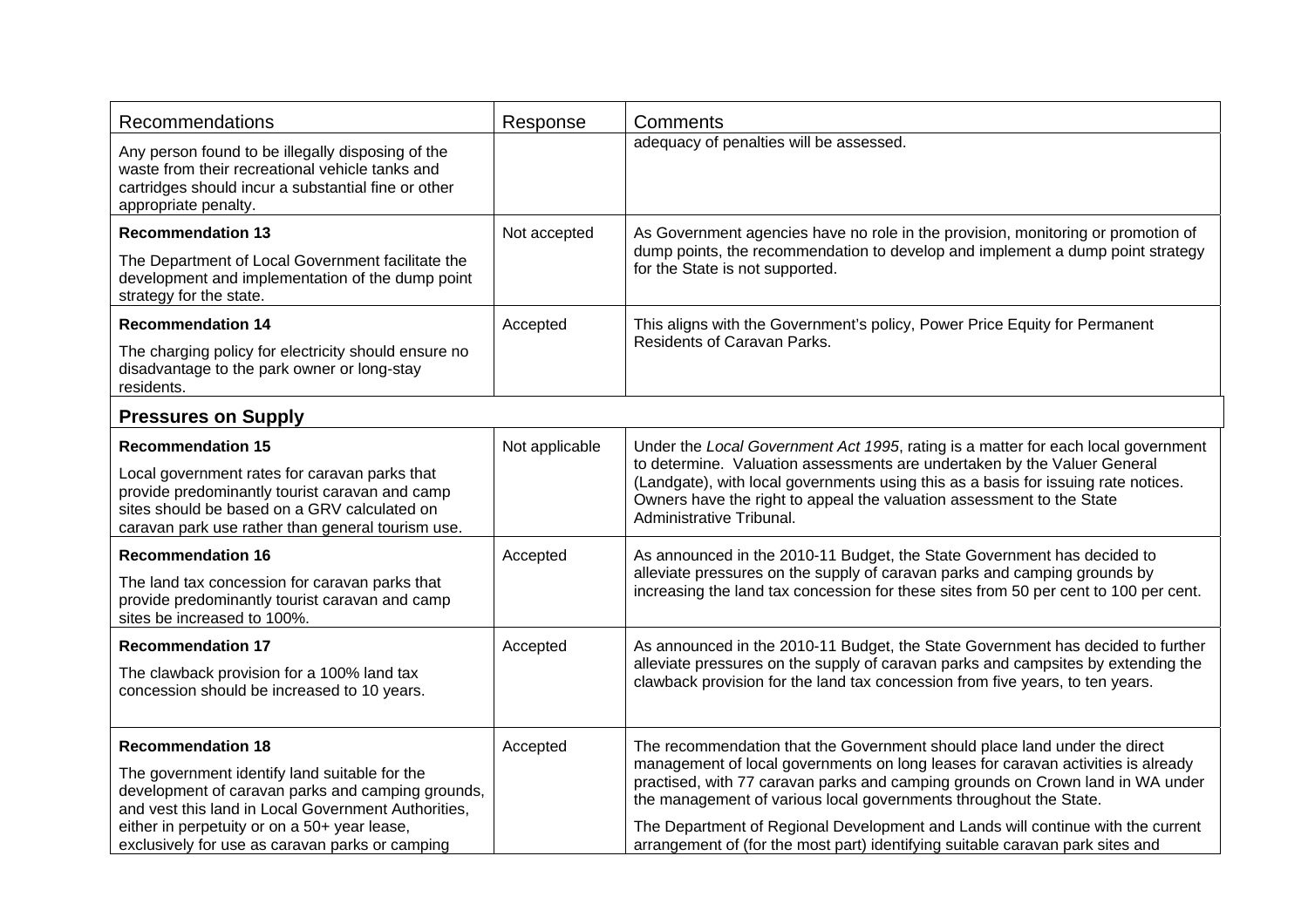| Recommendations                                                                                                                                                                                                                                                                              | Response        | Comments                                                                                                                                                                                                                                                                                                                                                                                                                                                                                                                                                                                                                                                                                                                                                                                                                                                                                                                                                                                                              |
|----------------------------------------------------------------------------------------------------------------------------------------------------------------------------------------------------------------------------------------------------------------------------------------------|-----------------|-----------------------------------------------------------------------------------------------------------------------------------------------------------------------------------------------------------------------------------------------------------------------------------------------------------------------------------------------------------------------------------------------------------------------------------------------------------------------------------------------------------------------------------------------------------------------------------------------------------------------------------------------------------------------------------------------------------------------------------------------------------------------------------------------------------------------------------------------------------------------------------------------------------------------------------------------------------------------------------------------------------------------|
| grounds, primarily targeting short-stay tourism.                                                                                                                                                                                                                                             |                 | vesting them under Department of Environment and Conservation and local<br>government control. In some cases it may not be appropriate to place the land<br>under Local Government management, with the more commercial operations being<br>more suitably available for private lease.                                                                                                                                                                                                                                                                                                                                                                                                                                                                                                                                                                                                                                                                                                                                |
|                                                                                                                                                                                                                                                                                              |                 | The WA Planning Commission and the Department of Planning will assist the<br>Department of Regional Development and Lands through the planning process,<br>including regional planning strategies.                                                                                                                                                                                                                                                                                                                                                                                                                                                                                                                                                                                                                                                                                                                                                                                                                    |
|                                                                                                                                                                                                                                                                                              |                 | Tourism WA's Landbank program was created to ensure an adequate supply of<br>tourism development sites (including caravan parks) in Western Australia. Through<br>this program a number of investigations with local authorities have been undertaken<br>to develop new caravan park sites. Landbank sites are developed and released in<br>partnership with the vested authority, including local authorities.                                                                                                                                                                                                                                                                                                                                                                                                                                                                                                                                                                                                       |
| <b>Recommendation 19</b><br>The Department of Environment and Conservation<br>take a lead role in identifying and making available<br>land on its estate that could be used for nature-<br>based caravan parks and camping grounds.                                                          | Accepted        | On 8 October 2009, the Minister for Tourism and Minister for Environment jointly<br>announced the Naturebank program aimed at identifying and releasing "investor<br>ready" land for low impact visitor accommodation within the State's protected areas.<br>This includes land suitable for caravan and camping parks to a nature-based<br>standard. The Caravan Industry Association of Western Australia has indicated that<br>it will involve the Association and its members in the Naturebank process to assist<br>in identifying suitable locations on DEC-managed lands for caravan and camping<br>parks. The aim of Naturebank is to provide an alternative caravanning and camping<br>experience to parks located in urban or town environments, and to service the<br>needs of tourists rather than permanent or semi-permanent caravanners or<br>campers.<br>The Department of Environment and Conservation has 202 designated camping<br>areas on the lands it manages, of which 54 have caravan access. |
| <b>Recommendation 20</b><br>The Western Australian Planning Commission<br>conduct an audit of land under its control in the Peel,<br>South West, Kimberley and Pilbara Regions which,<br>with appropriate zoning, could be identified for the<br>purposes of caravan and camping ground use. | Partly accepted | The WAPC only owns land within the three existing region planning scheme areas,<br>being the Metropolitan, Peel and Greater Bunbury Region Schemes. Within these<br>region schemes, the WAPC and Department of Planning will review surplus land<br>for this purpose as well as areas of land presently reserved for region open space to<br>see if areas that are not environmentally significant or constrained might be<br>identified for caravan and camping ground use.<br>The WAPC is presently undertaking the planning of two sites that it owns in the<br>Perth Metropolitan area for caravan park/park home developments. The sites are<br>close to the regional road network and will most likely be offered on a long term<br>leasehold basis to prove the viability of such developments.                                                                                                                                                                                                                |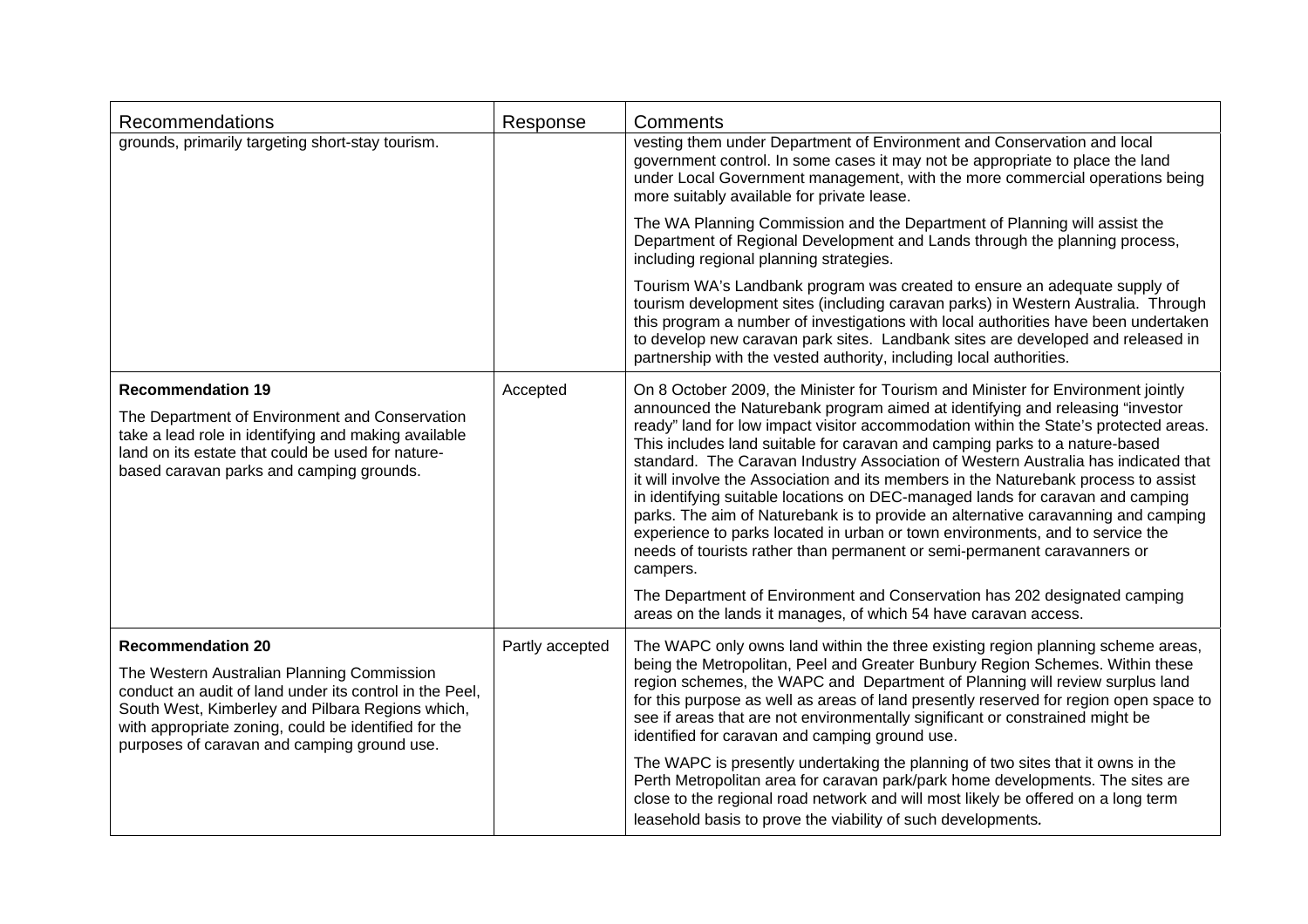| <b>Recommendations</b>                                                                                                                                                                                                                                                                        | Response     | Comments                                                                                                                                                                                                                                                                                                                                                                                                                                                                                                                                                                                                                                                                                                                                                      |
|-----------------------------------------------------------------------------------------------------------------------------------------------------------------------------------------------------------------------------------------------------------------------------------------------|--------------|---------------------------------------------------------------------------------------------------------------------------------------------------------------------------------------------------------------------------------------------------------------------------------------------------------------------------------------------------------------------------------------------------------------------------------------------------------------------------------------------------------------------------------------------------------------------------------------------------------------------------------------------------------------------------------------------------------------------------------------------------------------|
| <b>Recommendation 21</b><br>The Department for Environment and Conservation<br>identify areas of land within their control and<br>or/eventual control in the Peel, South West,<br>Kimberley and Pilbara Regions which could be<br>identified for use as caravan parks and camping<br>grounds. | Accepted     | The Department of Environment and Conservation has 202 designated camping<br>areas on the lands it manages, of which 54 have caravan access. Among DEC's<br>camping grounds are two safari camps which are operated under leases (at Woody<br>Island Nature Reserve near Esperance and Savannah Camp at Karijini National<br>Park). In addition, there are eight caravan and camping parks leased to private<br>commercial operators, and four commercial safari camps operated pursuant to<br>licences (Sal Salis at Ningaloo in Cape Range National Park, and three camps in<br>Purnululu National Park).                                                                                                                                                   |
|                                                                                                                                                                                                                                                                                               |              | The Naturebank program will identify and release land for low impact visitor<br>accommodation within the State's protected areas, including land suitable for<br>caravan and camping parks to a nature-based standard.                                                                                                                                                                                                                                                                                                                                                                                                                                                                                                                                        |
|                                                                                                                                                                                                                                                                                               |              | Furthermore, as announced in the 2010-11 Budget, \$20 million over four years will<br>be allocated through Royalties for Regions to expand nature-based recreation and<br>tourism industries, while maintaining conservation values; improve access to low-<br>cost caravan and camping opportunities in natural areas; improve the safety and<br>level of road access to parks and other natural areas; and deliver improvements in<br>park management and infrastructure to increase the quality of experiences for park<br>visitors. This funding is additional to the Department of Environment and<br>Conservation's \$40 million parks and tourist roads improvement program.                                                                           |
| <b>Recommendation 22</b><br>Specifically, land identified for regional parks in the<br>Peel Region Scheme and the Greater Bunbury<br>Region Scheme be referred to the Department of<br>Environment and Conservation for its potential for<br>caravan and camping sites.                       | Accepted     | The potential to develop caravan and camping sites on land identified for regional<br>parks in the Peel and Greater Bunbury Region Schemes can be considered in the<br>management planning process, once the parks have been established. The use of<br>DEC-managed lands is determined by management plans approved by the Minister<br>for Environment after public involvement and consultation. In the case of regional<br>parks, which comprise a range of land tenures, caravan and camping sites may also<br>occur on land managed by local government authorities.                                                                                                                                                                                     |
| <b>Recommendation 23</b><br>The Department of Environment and Conservation<br>review its policies relating to the use of Conservation<br>Parks for the purposes of caravan and camping<br>ground use.                                                                                         | Not accepted | DEC's Recreation and Tourism Policy provides for the development of nature-based<br>caravan parks and campgrounds where appropriate. DEC's current policies are not<br>seen as an impediment to the use of the lands for such activities.<br>The use of DEC-managed lands is determined by management plans which are<br>prepared with considerable public involvement and consultation and are approved<br>by the Minister for Environment under the Conservation and Land Management Act.<br>These plans are the statutory planning instruments for that land. If no management<br>plan is in place, then any development must be either a necessary operation or be<br>compatible with the purpose of the reserve. Subject to these requirements, and with |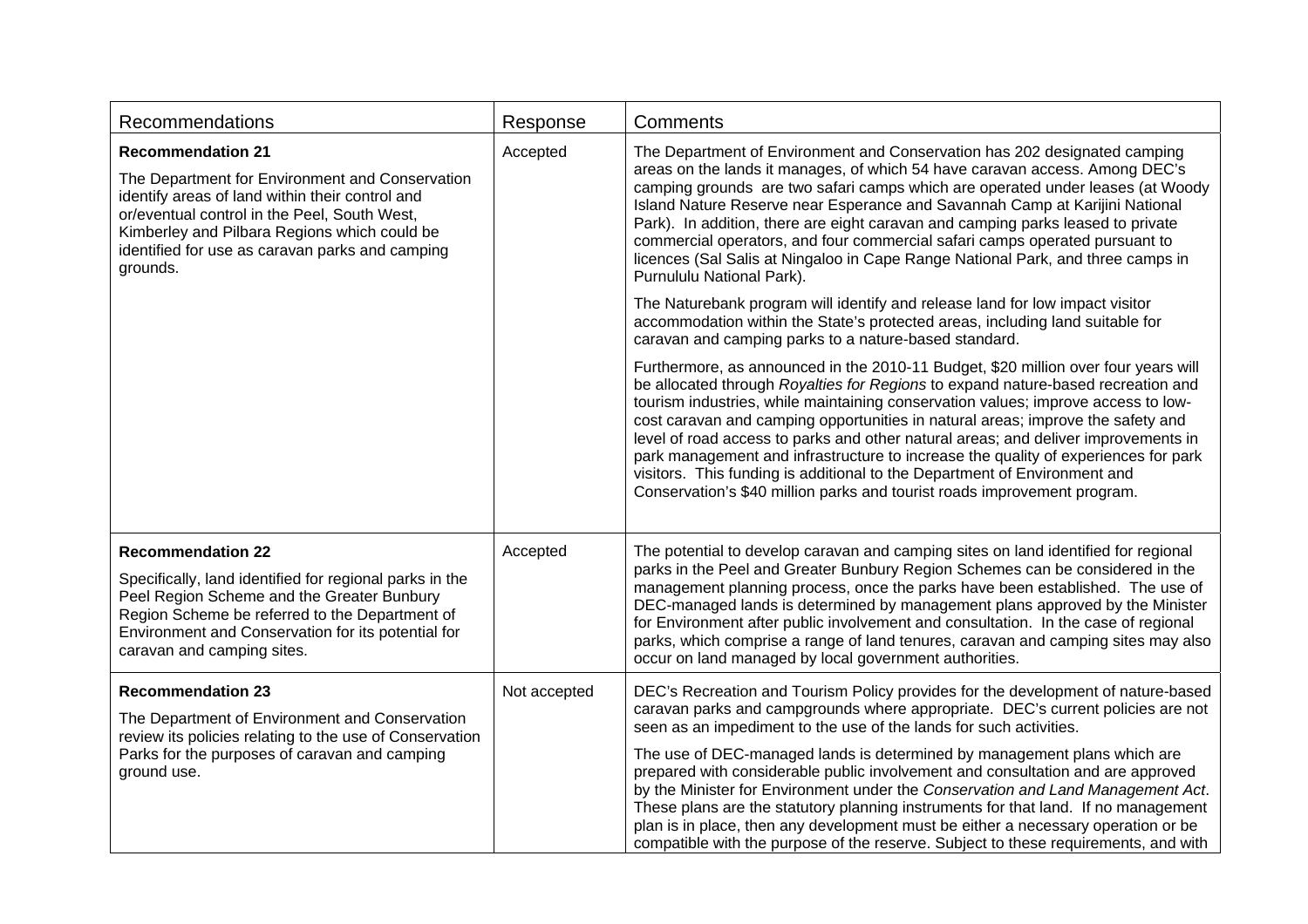| Recommendations                                                                                                                                                                                                                                                                                                     | Response        | Comments                                                                                                                                                                                                                                                                                                                                                                                                                                                                                                                                                                                                                                                                              |
|---------------------------------------------------------------------------------------------------------------------------------------------------------------------------------------------------------------------------------------------------------------------------------------------------------------------|-----------------|---------------------------------------------------------------------------------------------------------------------------------------------------------------------------------------------------------------------------------------------------------------------------------------------------------------------------------------------------------------------------------------------------------------------------------------------------------------------------------------------------------------------------------------------------------------------------------------------------------------------------------------------------------------------------------------|
|                                                                                                                                                                                                                                                                                                                     |                 | the exemption of nature reserves, most conservation reserves (including<br>conservation parks) are suitable for camping or nature-based caravan parks.                                                                                                                                                                                                                                                                                                                                                                                                                                                                                                                                |
| <b>Recommendation 24</b><br>The Minister for Planning ensures that the<br>implementation of the State Planning Policy - Land<br>Use Planning for Tourism be finalised as a matter of<br>priority.                                                                                                                   | Accepted        | The WA Planning Commission will finalise the State Planning Policy - Land Use<br>Planning for Tourism as a priority.                                                                                                                                                                                                                                                                                                                                                                                                                                                                                                                                                                  |
| <b>Planning and Development</b>                                                                                                                                                                                                                                                                                     |                 |                                                                                                                                                                                                                                                                                                                                                                                                                                                                                                                                                                                                                                                                                       |
| <b>Recommendation 25</b><br>The Minister for Local Government and the Minister<br>for Planning ensure that Local Government<br>Authorities expedite the drafting of local tourism<br>planning strategies in line with Recommendation 2 of<br>the 2006 Tourism Planning Taskforce Report.                            | Partly accepted | Tourism Western Australia (Tourism WA) is working closely with a number of local<br>government authorities (LGAs) and the Department of Planning on this initiative.<br>The Department of Planning will continue to work with Tourism WA to develop<br>guidelines to assist local governments with the preparation of local tourism planning<br>strategies under Planning Bulletin 83.<br>The WAPC will also consider adopting guidelines for the establishment of different<br>zoning models for the various mixes of caravan parks and tourist facilities that<br>reflect local and regional circumstances and the definitions in the current model<br>scheme text.                 |
| <b>Recommendation 26</b><br>It is now urgent that the Minister for Local<br>Government and the Minister for Planning provide<br>clear guidance to Local Government Authorities in<br>the drafting of local tourism planning strategies, while<br>also allowing for flexibility in the LGA approach and<br>outcomes. | Partly accepted | Local government authorities are being assisted by Tourism WA and the<br>Department of Planning in developing local tourism planning strategies (see<br>response to Recommendation 25).                                                                                                                                                                                                                                                                                                                                                                                                                                                                                               |
| <b>Recommendation 27</b><br>By December 2010 all local government authorities<br>have their local tourism planning strategies in place.                                                                                                                                                                             | Not applicable  | It is impractical for all local government authorities to have these in place by<br>December 2010. Given the many planning priorities expected of local governments<br>to address growth and economic development pressures it is not reasonable to<br>establish such a timetable for them to complete their local tourism planning<br>strategies.<br>The Department of Planning and Tourism WA will, however, assist local<br>government authorities to complete their local tourism planning strategies as soon<br>as possible by providing guidance. The Department of Regional Development and<br>Lands will contribute through regional development and Land Administration Act- |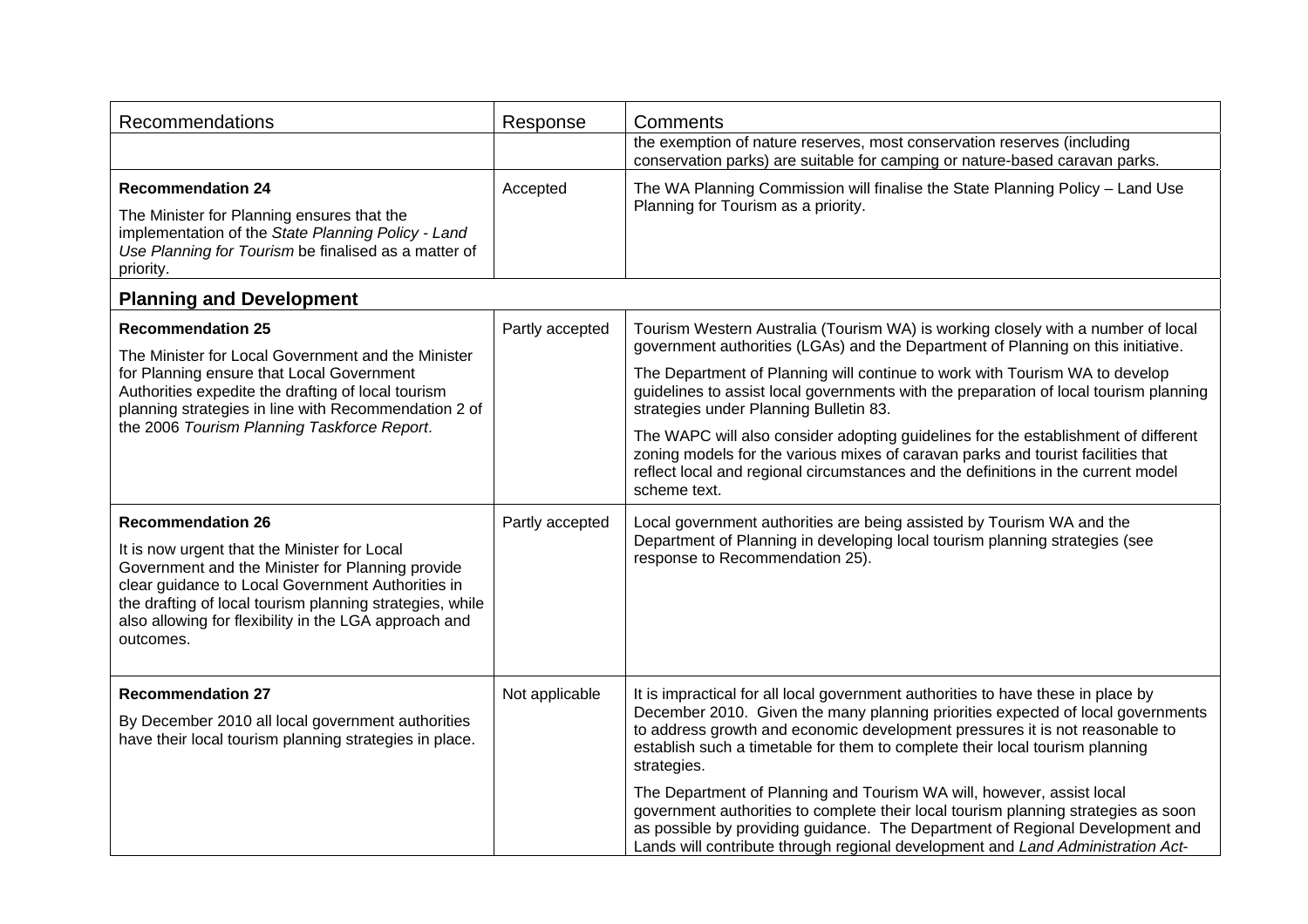| Recommendations                                                                                                                                                                                                                                                                                                                                                                     | Response        | Comments                                                                                                                                                                                                                                                                                                                                                                                                                                                                                                                                                       |
|-------------------------------------------------------------------------------------------------------------------------------------------------------------------------------------------------------------------------------------------------------------------------------------------------------------------------------------------------------------------------------------|-----------------|----------------------------------------------------------------------------------------------------------------------------------------------------------------------------------------------------------------------------------------------------------------------------------------------------------------------------------------------------------------------------------------------------------------------------------------------------------------------------------------------------------------------------------------------------------------|
|                                                                                                                                                                                                                                                                                                                                                                                     |                 | related advice.                                                                                                                                                                                                                                                                                                                                                                                                                                                                                                                                                |
| <b>Recommendation 28</b><br>Local government authorities in regional areas<br>should examine Royalties for Regions as a funding<br>source for the development of their local tourism<br>planning strategies.                                                                                                                                                                        | Not applicable  | The Department of Planning and Tourism WA are assisting local governments with<br>these strategies. Once developed, these strategies may contain elements that<br>benefit the local community and proponents could seek advice from the relevant<br>Regional Development Commission regarding potential funding through Royalties<br>for Regions.                                                                                                                                                                                                              |
| <b>Recommendation 29</b><br>In priority tourist regions, the Minister for Regional<br>Development and the Minister for Local Government<br>consider purchasing the development rights of                                                                                                                                                                                            | Not accepted    | Purchasing the development rights of privately owned parks is not an appropriate<br>role or investment for the State Government. Privately owned land can only be<br>acquired under Part 9 of the Land Administration Act for the purposes of a 'public<br>work'. The purchasing of development rights in privately owned land, or the                                                                                                                                                                                                                         |
| privately owned parks on strategic sites in order to<br>ensure their continuing use as caravan parks and                                                                                                                                                                                                                                                                            |                 | rezoning of private land for the purposes of caravan park usage to promote regional<br>tourism, does not qualify as a 'public work'.                                                                                                                                                                                                                                                                                                                                                                                                                           |
| camping grounds.                                                                                                                                                                                                                                                                                                                                                                    |                 | The Government believes that it can best facilitate the supply of caravan parks and<br>camping grounds through the land it already owns, controls, or leases (such as the<br>conservation estate, Crown land and pastoral leases).                                                                                                                                                                                                                                                                                                                             |
| <b>Recommendation 30</b><br>The Minister for Local Government, the Minister for<br>Planning and the Minister for Tourism ensure that<br>local government local tourism planning strategies<br>provide that the zoning of existing privately owned<br>caravan parks is able to be preserved.                                                                                         | Not accepted    | The WAPC can give no guarantees that the zoning of existing caravan parks will not<br>be recommended for change by individual local governments and ultimately<br>approved by the WAPC and Minister for Planning. The WAPC is considering the<br>value of adopting guidelines for the establishment of different zoning models for the<br>various mixes of caravan parks and tourist facilities to address local and regional<br>conditions - refer to the response to Recommendation 25.                                                                      |
| <b>Recommendation 31</b><br>The Minister for Local Government, the Minister for<br>Planning and the Minister for Tourism ensure that<br>Local Government Authorities provide for the zoning<br>of new caravan parks as 'Caravan Park and<br>Camping Ground' within their town planning<br>schemes, in line with Recommendation 13 of the<br>2006 Tourism Planning Taskforce Report. | Partly accepted | The Department of Planning will examine the merits of introducing a suitable zone<br>for caravan parks in the model scheme text as a means of preserving caravan parks<br>from future redevelopment into more expensive tourist accommodation. The<br>tourism planning strategies will give guidance on the existing caravan and camping<br>facilities and opportunities for the development of new facilities which can be<br>included in town planning schemes. The Local Government and Tourism portfolios<br>do not have any statutory power in this area. |
| <b>Recommendation 32</b><br>The Minister for Local Government and the Minister<br>for Planning ensure that each local tourism planning                                                                                                                                                                                                                                              | Partly accepted | This recommendation is supported in-principle. Local tourism planning strategies<br>are a joint initiative of the Department of Planning and Tourism WA, and are being<br>developed by each local government. The Local Government portfolio does not<br>have a role.                                                                                                                                                                                                                                                                                          |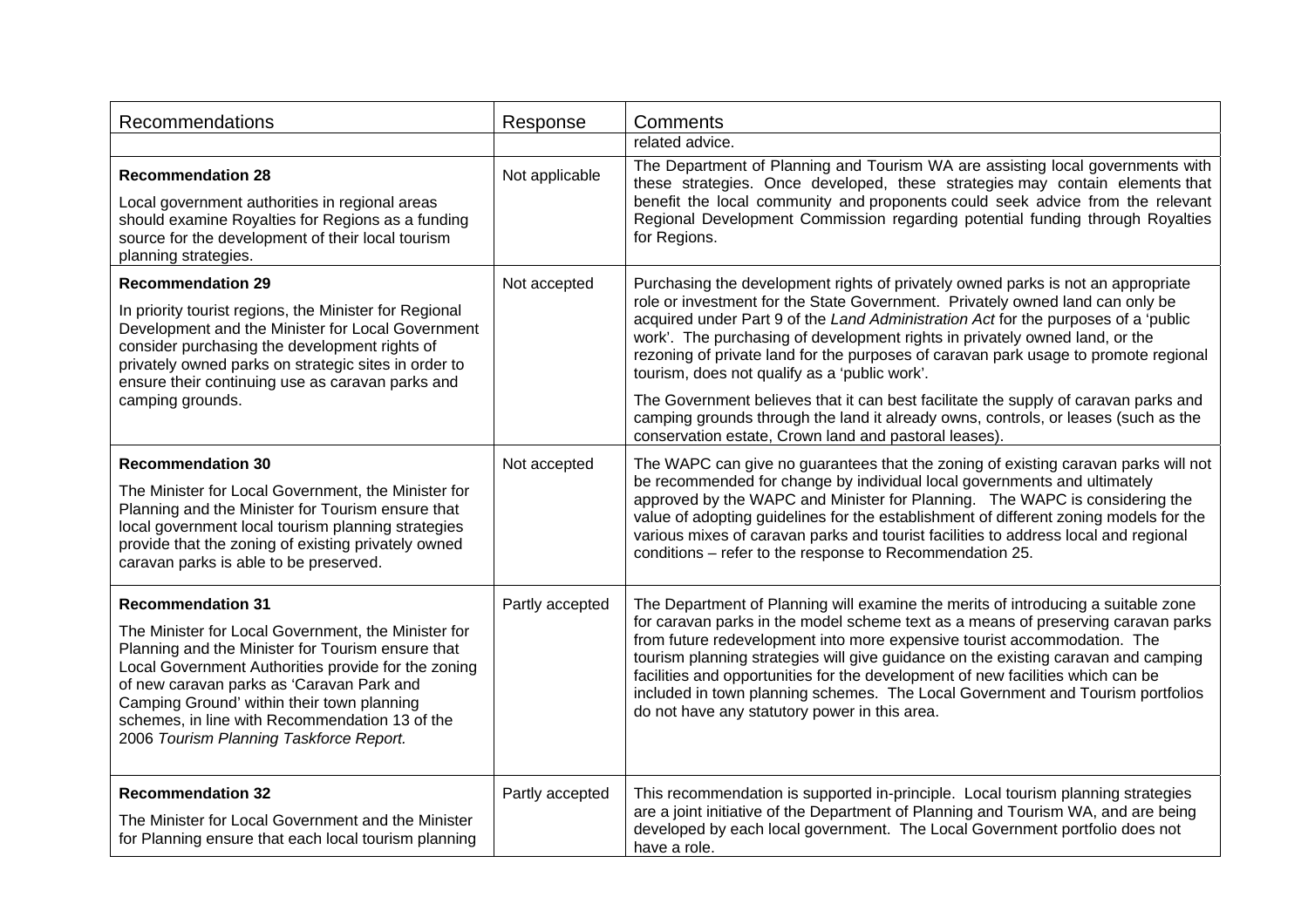| Recommendations                                                                                                                                                                                                                                                                                                                                                                | Response     | Comments                                                                                                                                                                                                                                                                                                                                                                                                                                                                                                                                                                                                                                                                                                                                                                                                                                                                                                                                                                                                                                                                                                                                                                                                                                                                                                                                  |
|--------------------------------------------------------------------------------------------------------------------------------------------------------------------------------------------------------------------------------------------------------------------------------------------------------------------------------------------------------------------------------|--------------|-------------------------------------------------------------------------------------------------------------------------------------------------------------------------------------------------------------------------------------------------------------------------------------------------------------------------------------------------------------------------------------------------------------------------------------------------------------------------------------------------------------------------------------------------------------------------------------------------------------------------------------------------------------------------------------------------------------------------------------------------------------------------------------------------------------------------------------------------------------------------------------------------------------------------------------------------------------------------------------------------------------------------------------------------------------------------------------------------------------------------------------------------------------------------------------------------------------------------------------------------------------------------------------------------------------------------------------------|
| strategy address the provision of the appropriate mix<br>of long and short stay sites in caravan parks,<br>allowing for caravan parks in identified strategic<br>tourism locations to have the majority of sites<br>reserved for tourism purposes.                                                                                                                             |              |                                                                                                                                                                                                                                                                                                                                                                                                                                                                                                                                                                                                                                                                                                                                                                                                                                                                                                                                                                                                                                                                                                                                                                                                                                                                                                                                           |
| <b>Recommendation 33</b><br>The Minister for Planning provides for 'lifestyle<br>villages' to be developed on rural zoned land.                                                                                                                                                                                                                                                | Not accepted | This is inconsistent with the WAPC statement (August 2009) in relation to Rural<br>Settlement and Land Use in Western Australia which considers the highest and best<br>use for rural land to be agriculture and horticulture.                                                                                                                                                                                                                                                                                                                                                                                                                                                                                                                                                                                                                                                                                                                                                                                                                                                                                                                                                                                                                                                                                                            |
|                                                                                                                                                                                                                                                                                                                                                                                |              | Lifestyle villages are essentially "permanent" residential developments that have<br>been developed historically in rural zones. The scale, density and residential nature<br>of these developments require that a suitable zone is established and that their<br>location is justified together with requirements for connection to deep sewerage and<br>reticulated water and power.                                                                                                                                                                                                                                                                                                                                                                                                                                                                                                                                                                                                                                                                                                                                                                                                                                                                                                                                                    |
|                                                                                                                                                                                                                                                                                                                                                                                |              | There is clearly a place and acceptance in the market for lifestyle villages using long<br>term leases. The Department of Planning will review and refine current planning<br>instruments and controls for this form of residential development so that they are<br>treated more consistently with other permanent residential developments.                                                                                                                                                                                                                                                                                                                                                                                                                                                                                                                                                                                                                                                                                                                                                                                                                                                                                                                                                                                              |
| <b>Recommendation 34</b><br>The regulation of those residential parks modelled as<br>'lifestyle villages' remain under the Caravan Parks<br>and Camping Grounds Act 1995 (WA). Separate<br>subsidiary legislation under this Act should be<br>developed for the regulation of these residential<br>parks, and the name of the Act should be changed to<br>better reflect this. | Not accepted | The object of the Caravan Parks and Camping Grounds (CPCG) Act is "to provide<br>for the regulation of caravanning and camping, to control and license caravan parks<br>and camping grounds, to provide for standards in respect of caravans, to amend<br>certain Acts and for related purposes". Lifestyle villages are not currently<br>specifically mentioned in the Act or Regulations. The Regulations refer to Park<br>Homes, which must be capable of being towed away by another vehicle and are to<br>have a chassis with an axle and wheels. While the dwelling units in lifestyle villages<br>are theoretically transportable they are neither caravans nor Park Homes. The<br>Caravan Parks and Camping Grounds Act is no longer an appropriate statutory<br>basis for the lifestyle village form of residential development. Planning instruments<br>relevant to Lifestyle villages need to be reviewed and possibly separate legislation<br>developed similar to the Retirement Villages Act 1992 including the consideration of<br>ownership structures such a leasehold and strata titles where sites are provided for<br>permanent (transportable type) dwellings.<br>The appropriate means of regulating this form of housing will be further examined<br>by the Department of Planning and the Department of Commerce. |
| <b>Recommendation 35</b>                                                                                                                                                                                                                                                                                                                                                       | Accepted     | Legislation is expected to be introduced in the spring session of Parliament 2010.<br>This legislation will regulate 'transportable homes' in a manner consistent with other                                                                                                                                                                                                                                                                                                                                                                                                                                                                                                                                                                                                                                                                                                                                                                                                                                                                                                                                                                                                                                                                                                                                                              |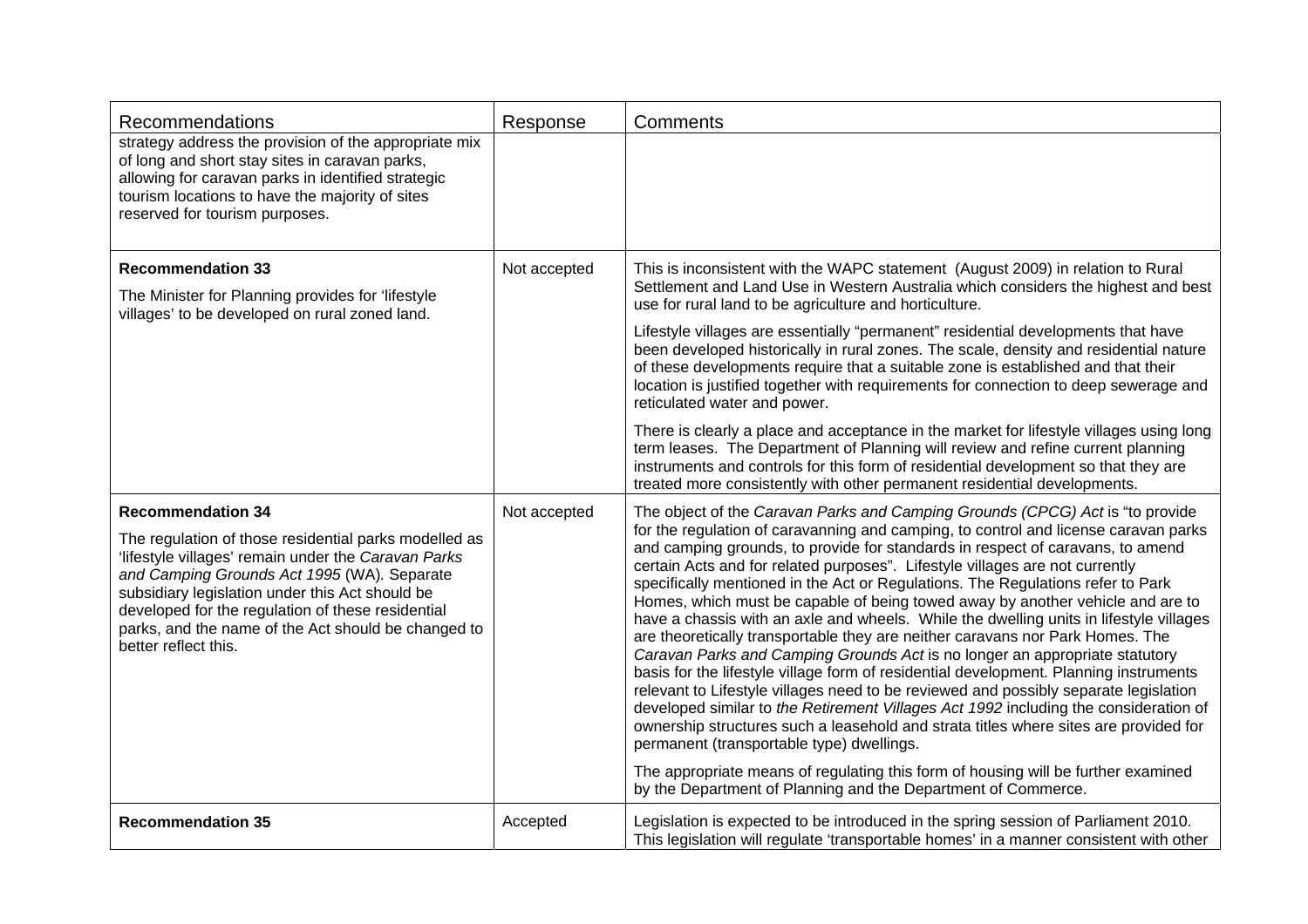| Recommendations                                                                                                                                                                                                                                                                                                     | Response     | Comments                                                                                                                                                                                                                                                                                                                                                                                                                                                                                                                                                                                                                                                                                                                                                                          |
|---------------------------------------------------------------------------------------------------------------------------------------------------------------------------------------------------------------------------------------------------------------------------------------------------------------------|--------------|-----------------------------------------------------------------------------------------------------------------------------------------------------------------------------------------------------------------------------------------------------------------------------------------------------------------------------------------------------------------------------------------------------------------------------------------------------------------------------------------------------------------------------------------------------------------------------------------------------------------------------------------------------------------------------------------------------------------------------------------------------------------------------------|
| The Minister for Commerce progresses, as a matter<br>of priority, the drafting and introduction of the<br>Building Bill to the Parliament of Western Australia.                                                                                                                                                     |              | residential dwellings (i.e. building approvals and safety requirements) while<br>exempting vehicles/mobile homes which are already regulated by more appropriate<br>motor vehicle legislation.                                                                                                                                                                                                                                                                                                                                                                                                                                                                                                                                                                                    |
| <b>Recommendation 36</b><br>The Minister for Local Government draft<br>amendments to the Caravan Parks and Camping<br>Grounds Act 1995 (WA) as necessary to<br>complement the proposed Building Bill.                                                                                                               | Accepted     | Amendments to the Caravan Parks and Camping Grounds Act 1995 (WA) will be<br>drafted to complement relevant aspects of the proposed Building Bill during the<br>revision of the Act.                                                                                                                                                                                                                                                                                                                                                                                                                                                                                                                                                                                              |
| <b>Recommendation 37</b><br>The Minister for Local Government review the policy<br>and legislation regarding strata titling in caravan<br>parks.                                                                                                                                                                    | Not accepted | The current restrictions in the Strata Titles Act 1985 on strata titling caravan parks<br>were imposed principally for reasons of tourism and land use. Allowing the<br>resumption of strata titling of caravan parks is likely to lead to the conversion of<br>tourist caravan parks to permanent parks and the loss of tourist facilities together<br>with land use conflicts. The report does not give a compelling reason to change the<br>current policy settings.                                                                                                                                                                                                                                                                                                           |
| <b>Recommendation 38</b><br>The Department of Planning interprets the State<br>Coastal Planning Policy in a more flexible manner so<br>as to allow caravan parks, and particularly overflow<br>facilities, to be developed in areas that would<br>ordinarily be excluded by the rigid application of the<br>policy. | Accepted     | The spirit of this recommendation is accepted. The State Coastal Planning Policy is<br>applied flexibly and specifically refers to every case being evaluated on its own<br>merits. The intent of the policy is to retain the coastline in public ownership and<br>protect the environment from harmful developments. The Policy is currently being<br>reviewed and this flexibility to assess each case on its merits will be retained.<br>Particular coastal strategy documents prepared by the WAPC such as the Ningaloo<br>Coast Regional Strategy Carnarvon to Exmouth (2004) and the Augusta - Walpole<br>Coastal Strategy (2009) identify suitable coastal development nodes and maintain<br>public access to the coast for recreation.                                    |
| <b>Recommendation 39</b><br>The Minister for Planning fast-track the planning<br>process for new caravan park developments,<br>particularly for strategic tourism sites.                                                                                                                                            | Accepted     | New caravan park developments will benefit from the Government's reforms to the<br>overall planning process, particularly the legislative amendment giving the Minister<br>for Planning the ability to declare and utilise Improvement Plans anywhere in the<br>State rather than the current limitation to areas where there is a Regional Planning<br>Scheme. While there will still be requirements to obtain State and Commonwealth<br>environmental approvals and to consider Native Title as well as any region and local<br>planning scheme policies and provisions, the planning process refinements aim to<br>have issues considered contemporaneously as much as possible. There will be an<br>onus on proponents to ensure they submit complete proposals with all the |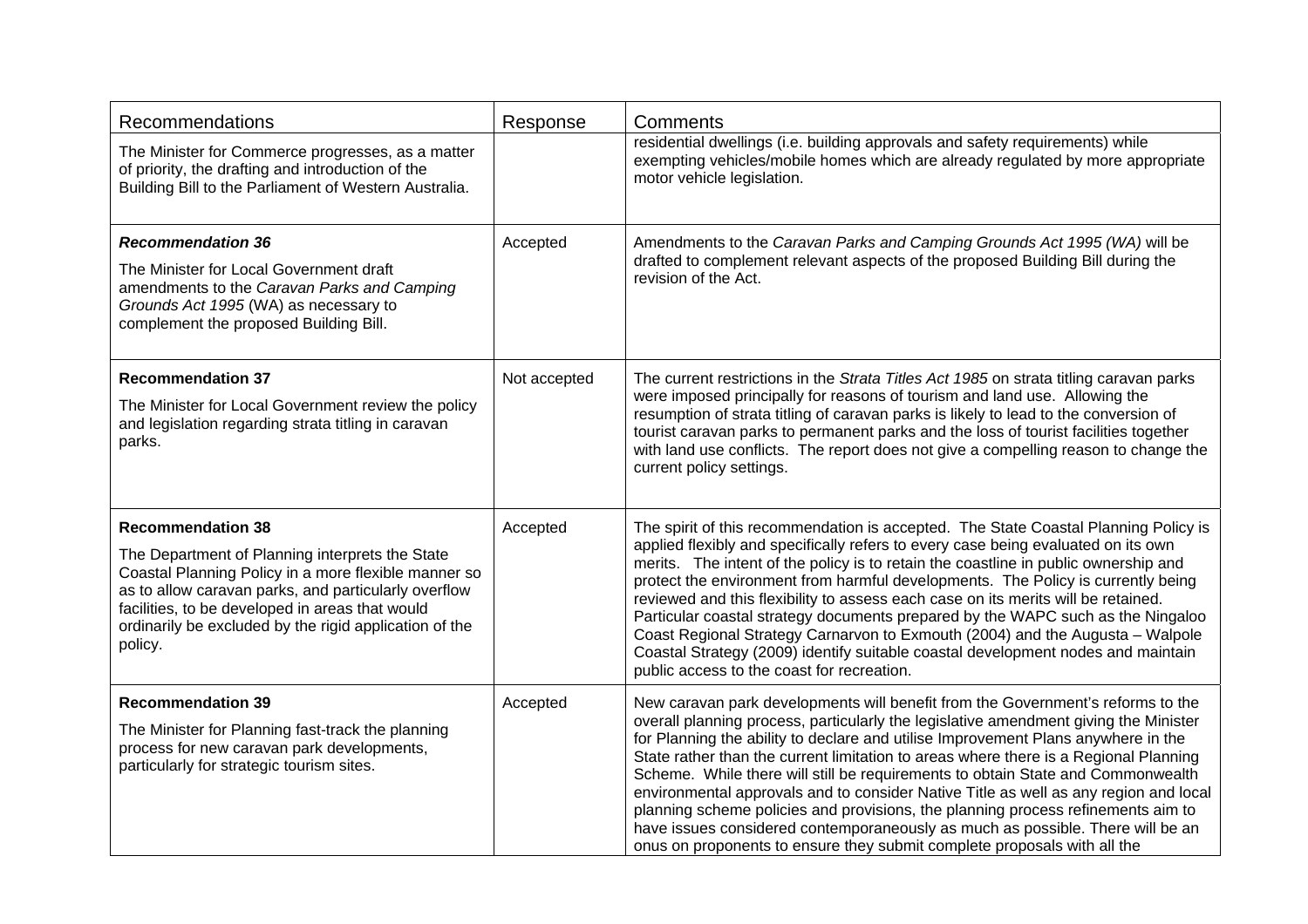| Recommendations                                                                                                                                                                                                                    | Response | Comments                                                                                                                                                                                                                                                                                                                                                                                                                                                            |
|------------------------------------------------------------------------------------------------------------------------------------------------------------------------------------------------------------------------------------|----------|---------------------------------------------------------------------------------------------------------------------------------------------------------------------------------------------------------------------------------------------------------------------------------------------------------------------------------------------------------------------------------------------------------------------------------------------------------------------|
|                                                                                                                                                                                                                                    |          | necessary information required by the planning and environmental agencies to<br>enable this to happen.                                                                                                                                                                                                                                                                                                                                                              |
| <b>Dual Use of Caravan Parks: Tourism and Residential Uses</b>                                                                                                                                                                     |          |                                                                                                                                                                                                                                                                                                                                                                                                                                                                     |
| <b>Recommendation 40</b><br>The term 'permanent resident' be removed from the<br>Residential Parks (Long-stay Tenants) Regulations<br>2007 (WA) and replaced with 'long-term tenant'.                                              | Accepted | Consumer Protection will progress amendments to the Regulations to make this<br>change.                                                                                                                                                                                                                                                                                                                                                                             |
| <b>Recommendation 41</b><br>The government identify land suitable for the<br>development of long-stay caravan parks and vest<br>this land in local government authorities, either in<br>perpetuity or on a 50+ year lease.         | Accepted | Refer to Recommendation 18.                                                                                                                                                                                                                                                                                                                                                                                                                                         |
| <b>Recommendation 42</b><br>The Interagency Working Group be retained as a<br>means of addressing the problems and assisting with<br>the adjustment of long-stay tenants who are<br>displaced from caravan parks on redevelopment. | Accepted | As noted in the Committee report, Consumer Protection and the Departments of<br>Housing, Planning and Communities, and Centrelink have developed a Protocol to<br>guide agency responses in assisting long-stay tenants during a residential park<br>closure.<br>The Department of Housing will continue to take a lead operational role in the event<br>of park closures by providing advice and assistance to residents, alongside the<br>Department of Commerce. |
| <b>Recommendation 43</b><br>The Interagency Working Group works to identify<br>those parks in which long-stay residents are at risk of<br>being displaced and develops appropriate solutions.                                      | Accepted | The Consumer Protection Division of the Department of Commerce and the<br>Department of Housing are working to ensure a strategic approach is taken to<br>ensure that displaced residents are properly informed of their rights and future<br>housing options.                                                                                                                                                                                                      |
| <b>Recommendation 44</b><br>Local tourism planning strategies should provide for<br>the separation of long-stay sites and tourist sites in<br>caravan parks.                                                                       | Accepted | The WAPC/Department of Planning and Tourism WA are addressing this through<br>their input to local tourism planning strategies.                                                                                                                                                                                                                                                                                                                                     |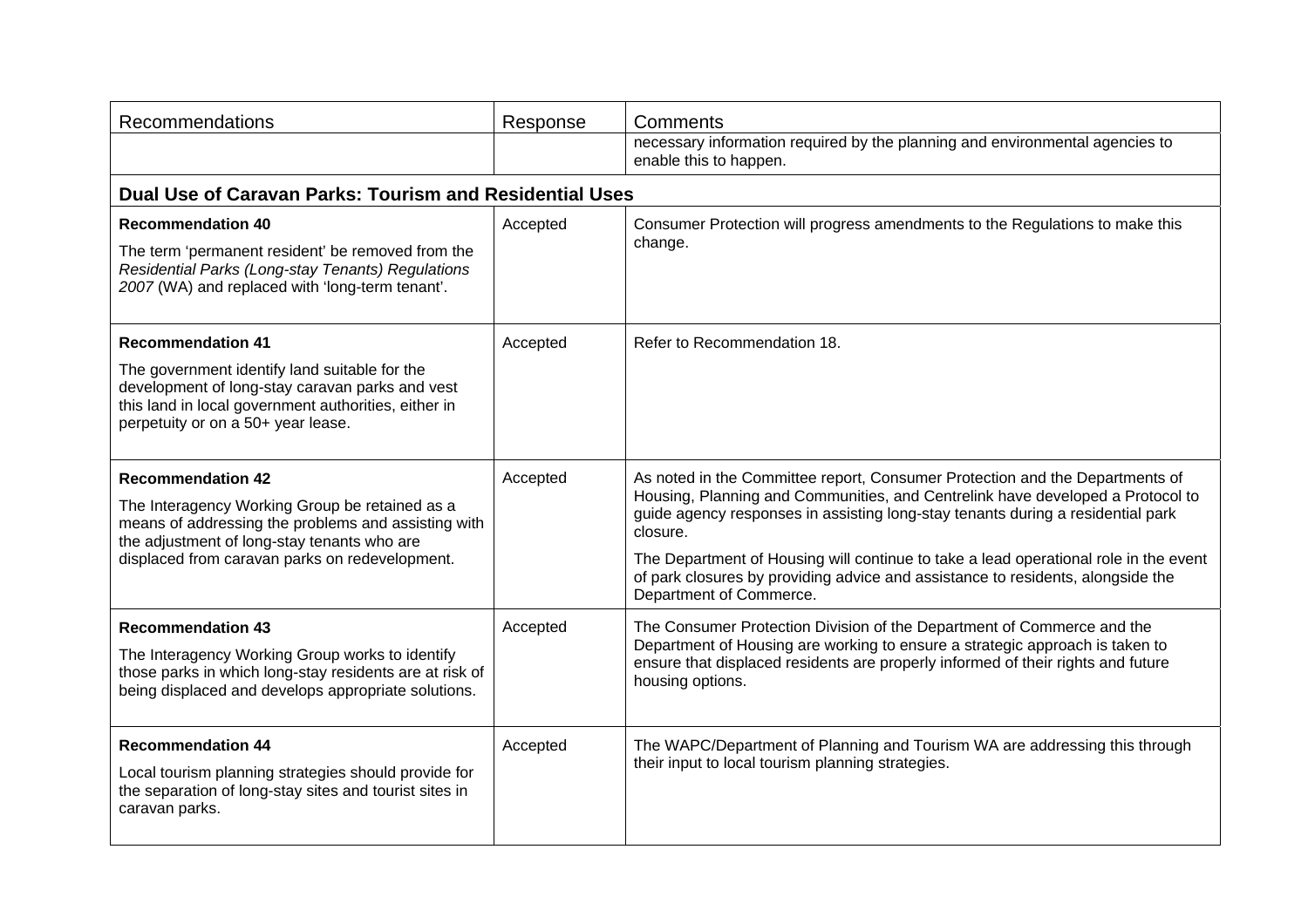| Recommendations                                                                                                                                                                                                                                                                                                                             | Response        | Comments                                                                                                                                                                                                                                                                                                                                                                                             |  |  |
|---------------------------------------------------------------------------------------------------------------------------------------------------------------------------------------------------------------------------------------------------------------------------------------------------------------------------------------------|-----------------|------------------------------------------------------------------------------------------------------------------------------------------------------------------------------------------------------------------------------------------------------------------------------------------------------------------------------------------------------------------------------------------------------|--|--|
| The Impact of the Legislative Regime                                                                                                                                                                                                                                                                                                        |                 |                                                                                                                                                                                                                                                                                                                                                                                                      |  |  |
| <b>Recommendation 45</b><br>The Department of Local Government complete the<br>statutory review of the Caravan Park and Camping<br>Ground Act 1995 (WA) as a matter of priority.                                                                                                                                                            | Partly accepted | The need for a major review of the Act, as proposed by the Committee, is accepted.<br>Given the extent of the identified deficiencies in the Act, this will necessitate a<br>considerable body of work which is unable to be given priority at the present time.                                                                                                                                     |  |  |
| <b>Recommendation 46</b><br>The Department of Local Government incorporates<br>the recommendations contained in this report into<br>drafting instructions for amendments to the Caravan<br>Park and Camping Ground Act 1995 (WA).                                                                                                           | Partly accepted | The Act will be amended as necessary to incorporate the Committee's<br>recommendations which are accepted by the Government.                                                                                                                                                                                                                                                                         |  |  |
| <b>Recommendation 47</b><br>The Minister for Local Government ensures that the<br>current legislative review of the Caravan Parks and<br>Camping Grounds Act 1995 (WA) and subsidiary<br>legislation includes a review of the definitions used<br>throughout the legislation, updating those necessary<br>to reflect contemporary practice. | Accepted        | This will be undertaken as part of the review of the legislation.                                                                                                                                                                                                                                                                                                                                    |  |  |
| <b>Recommendation 48</b><br>The Department of Local Government reviews the<br>Caravan Parks and Camping Grounds Act 1995<br>(WA) in order to significantly reduce the detailed<br>requirements of the regulations in general, and in<br>relation to caravan park infrastructure, in particular.                                             | Accepted        | The review of the legislation will incorporate consideration of this matter.                                                                                                                                                                                                                                                                                                                         |  |  |
| <b>Recommendation 49</b><br>The licensing and compliance functions of caravan<br>parks must remain under the jurisdiction of local<br>governments and not, as proposed, be transferred to<br>an independent body.                                                                                                                           | Partly accepted | The licensing and compliance functions of caravan parks will remain under the<br>jurisdiction of local governments, except for facilities operated by the Department of<br>Environment and Conservation which will be managed in accordance with<br>guidelines being prepared for nature-based parks because it is inappropriate for<br>local governments to be a licensing body for a State agency. |  |  |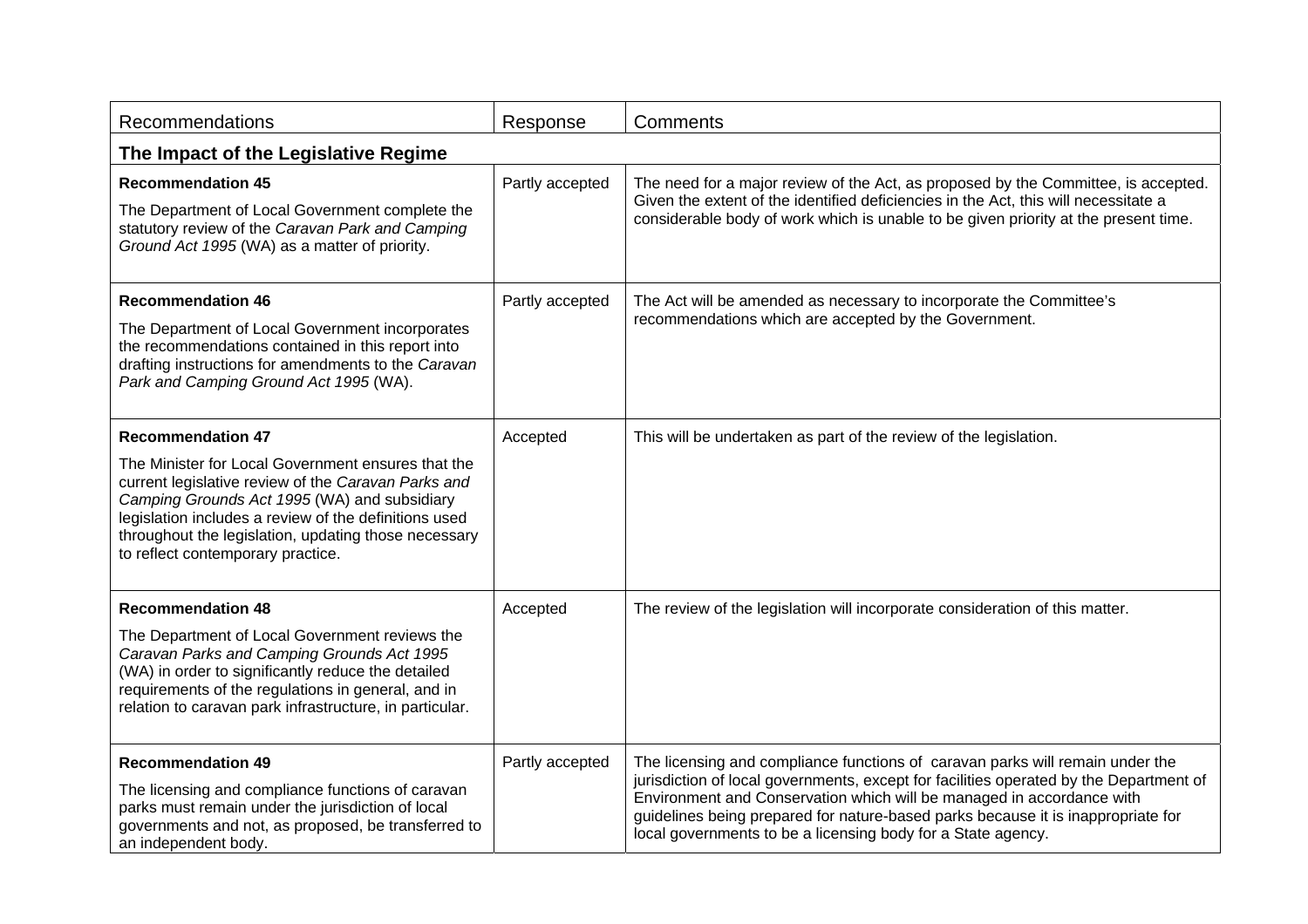| <b>Recommendations</b>                                                                                                                                                                                                | Response     | Comments                                                                                                                                                                                                                                                       |
|-----------------------------------------------------------------------------------------------------------------------------------------------------------------------------------------------------------------------|--------------|----------------------------------------------------------------------------------------------------------------------------------------------------------------------------------------------------------------------------------------------------------------|
|                                                                                                                                                                                                                       |              |                                                                                                                                                                                                                                                                |
| <b>Recommendation 50</b><br>The Minister for Local Government and the Minister<br>for Environment ensure that the proposed guidelines<br>for nature-based parks are completed and<br>implemented by December 2010.    | Accepted     | DEC has commenced the development of guidelines for camping grounds and<br>caravan parks in natural areas in consultation with the Departments of Local<br>Government and Health. It is expected that these guidelines will be available within<br>six months. |
| <b>Recommendation 51</b><br>The Department of Commerce disclosure booklet<br>must be urgently revised to contain a clear and<br>explicit notification of the limits to a long-stay caravan<br>park tenancy agreement. | Accepted     | The Department of Commerce will undertake a review of the Information Booklet<br>Park Living.                                                                                                                                                                  |
| <b>Time to Act</b>                                                                                                                                                                                                    |              |                                                                                                                                                                                                                                                                |
| <b>Recommendation 52</b><br>Tourism Western Australia target caravanning and                                                                                                                                          | Not accepted | Tourism WA currently provides a considerable measured level of direct and indirect<br>support to this sector as follows:                                                                                                                                       |

| Tourism Western Australia target caravanning and<br>camping as part of its strategic priorities, with a | support to this sector as follows.<br>The self drive market, of which the caravanning and camping segment is a                                                                                                                                                                                                                                                                                                                                                                                                           |
|---------------------------------------------------------------------------------------------------------|--------------------------------------------------------------------------------------------------------------------------------------------------------------------------------------------------------------------------------------------------------------------------------------------------------------------------------------------------------------------------------------------------------------------------------------------------------------------------------------------------------------------------|
| budget allocation to carry this out.                                                                    | component, makes up the largest proportion of travellers within Western Australia<br>and is a key focus of Tourism WA's promotional and marketing activities. Tourism<br>WA spends a considerable portion of its \$22 million marketing budget promoting the<br>self drive touring opportunities in this State. For example, the annually released<br>Wildflower Holiday Guide. Self drive itineraries are also included on<br>westernaustralia.com which is viewed by 2.2 million monthly unique visitors per<br>annum. |
|                                                                                                         | International awareness of the self drive touring opportunities in Western Australia<br>are highlighted via targeted media campaigns including newspaper and magazine<br>articles compiled by some of the major travel writers located in Europe and other<br>core markets.                                                                                                                                                                                                                                              |
|                                                                                                         | Additionally, in excess of \$3 million is allocated annually from Tourism WA to the<br>five State Regional Tourism Organisations (RTO) for marketing and promoting<br>Western Australia in our domestic and international visitor markets. As part of their<br>contractual arrangements with Tourism WA, each RTO is required to produce a<br>detailed holiday planner for their respective region, which is then widely distributed                                                                                     |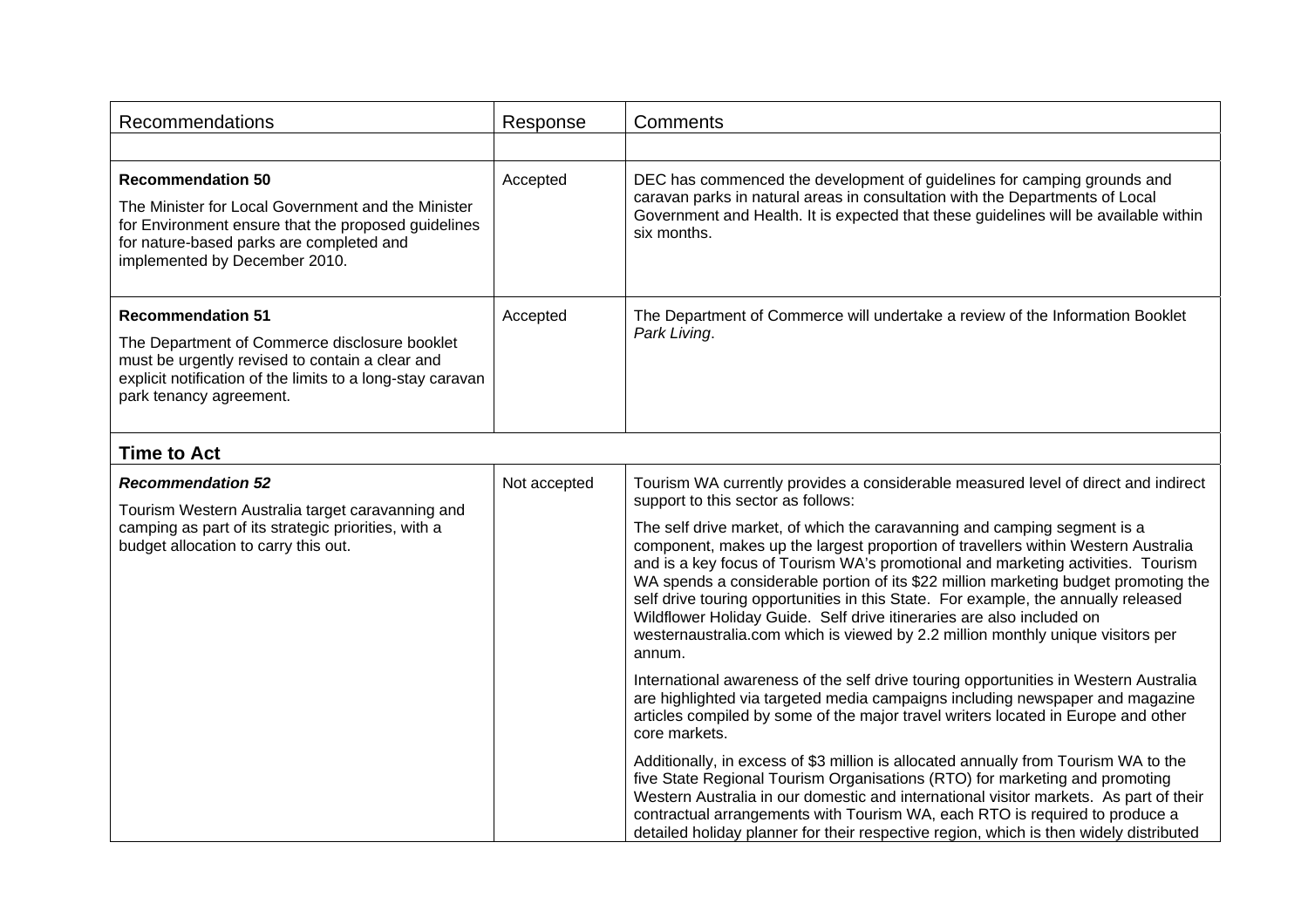| Recommendations                                                                                                                                                         | Response     | Comments                                                                                                                                                                                                                                                                                                                                                                                                                                                                                                                                                                                                                                                                                                                                                                                                                                   |
|-------------------------------------------------------------------------------------------------------------------------------------------------------------------------|--------------|--------------------------------------------------------------------------------------------------------------------------------------------------------------------------------------------------------------------------------------------------------------------------------------------------------------------------------------------------------------------------------------------------------------------------------------------------------------------------------------------------------------------------------------------------------------------------------------------------------------------------------------------------------------------------------------------------------------------------------------------------------------------------------------------------------------------------------------------|
|                                                                                                                                                                         |              | both domestically and overseas at targeted consumer and trade travel exhibitions<br>and shows. The holiday planners are designed with the self drive tourist in mind<br>and have proven exceedingly popular over the years.                                                                                                                                                                                                                                                                                                                                                                                                                                                                                                                                                                                                                |
| <b>Recommendation 53</b><br>Tourism Western Australia becomes much more<br>active in the development and promotion of<br>caravanning and camping in the state.          | Not accepted | Tourism WA currently undertakes a number of direct and indirect promotional<br>activities for this sector.<br>Attendance at the Queensland, New South Wales, Victorian and South Australian<br>Caravan and Camping Shows is considered the most effective and direct means of<br>promoting this experience to the consumer. Tourism Western Australia currently<br>supports Regional Tourism Organisation attendance as outlined in recommendation<br>52. In addition, Destination PR opportunities are maximised where possible by<br>working with relevant media to generate value in editorial and include the extensive<br>list of measures outlined in recommendation 52.                                                                                                                                                             |
| <b>Recommendation 54</b><br>Tourism WA develop a dedicated 'caravanning and<br>camping' pathway on their website incorporating data<br>from other agencies and sources. | Not accepted | This is not considered necessary because Tourism WA and the caravan park<br>industry currently provide a number of website data sources.<br>Tourism Western Australia, through its consumer website westernaustralia.com<br>(and westernaustralia.tv), has content related to caravan and camping, and draws<br>on data from the Australian Tourism Data Warehouse to provide relevant tourism<br>product listings. Links to the five Regional Tourism Organisation websites provide<br>additional regional specific content on this segment, with the promotion of relevant<br>regional product and links to drive bookings.<br>In addition, both the Caravan Industry Association Western Australia website<br>(www.caravanwa.com.au) and the Caravan Industry Australia website<br>(www.welovethiscountry.com.au) have tourism content. |
| <b>Recommendation 55</b><br>Local Government Authorities explore the<br>opportunity for developing RV friendly towns.                                                   | Not accepted | This is a decision for individual local governments. It is noted that Wagin was<br>recently declared the twelfth 'RV friendly' town in Western Australia.                                                                                                                                                                                                                                                                                                                                                                                                                                                                                                                                                                                                                                                                                  |
| <b>Recommendation 56</b>                                                                                                                                                |              |                                                                                                                                                                                                                                                                                                                                                                                                                                                                                                                                                                                                                                                                                                                                                                                                                                            |
| The state government should:                                                                                                                                            |              |                                                                                                                                                                                                                                                                                                                                                                                                                                                                                                                                                                                                                                                                                                                                                                                                                                            |
| • identify and zone land for caravan park and<br>camping ground development;                                                                                            | Accepted     | Refer to responses to Recommendations 18, 20, 21, 25, 26, 31 and 32.                                                                                                                                                                                                                                                                                                                                                                                                                                                                                                                                                                                                                                                                                                                                                                       |
| • identify and purchase caravan parks and<br>camping grounds that are at risk, and vest these                                                                           | Not accepted | The government will identify land suitable for the development of caravan parks and<br>camping grounds and will vest these as per Recommendation 18, however, it does                                                                                                                                                                                                                                                                                                                                                                                                                                                                                                                                                                                                                                                                      |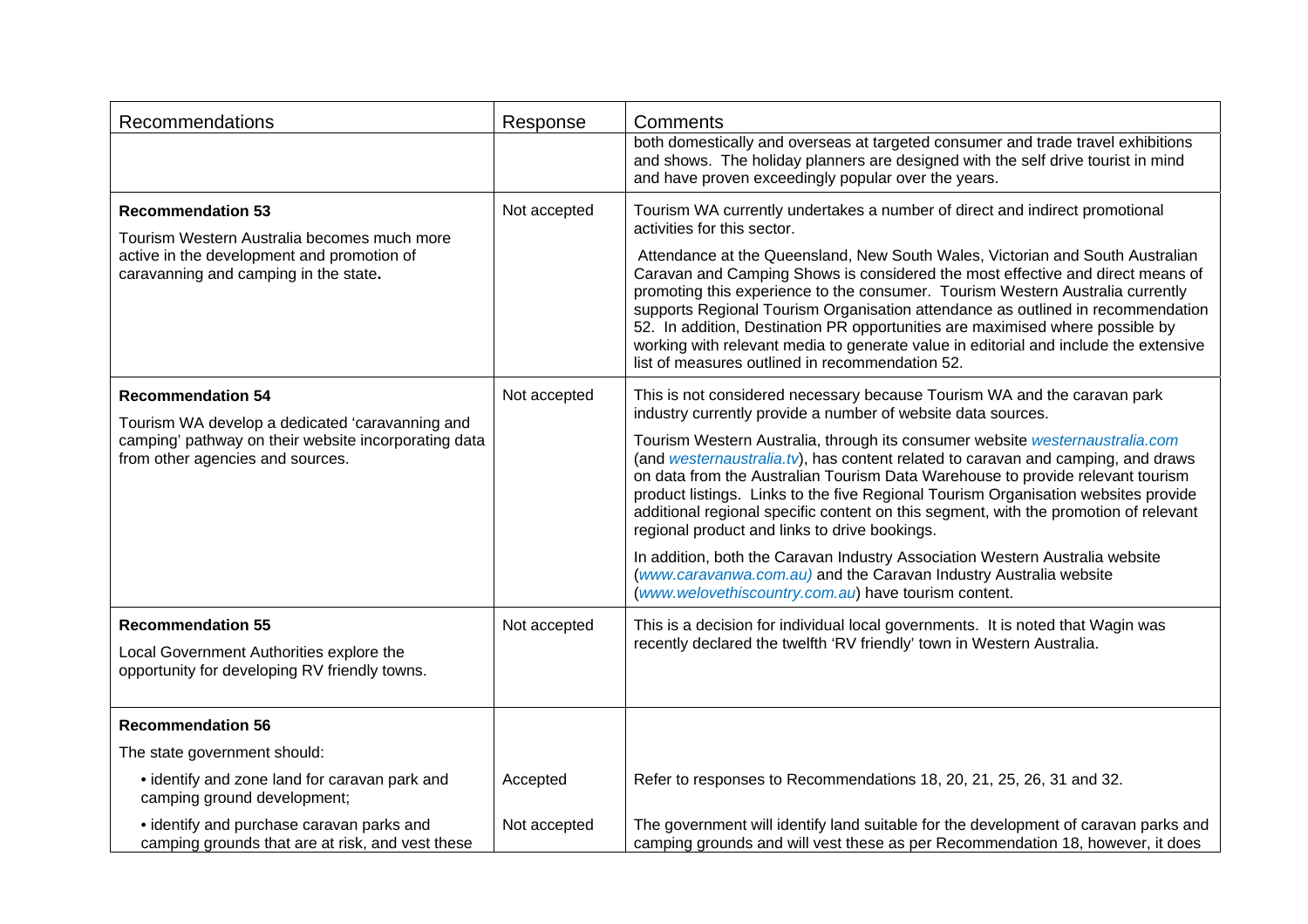| <b>Recommendations</b>                                                                                                                                                                                                                                                                    | Response             | Comments                                                                                                                                                                                                                                                                                                                              |
|-------------------------------------------------------------------------------------------------------------------------------------------------------------------------------------------------------------------------------------------------------------------------------------------|----------------------|---------------------------------------------------------------------------------------------------------------------------------------------------------------------------------------------------------------------------------------------------------------------------------------------------------------------------------------|
| in the LGA to either operate or lease to private<br>operators on a long-term basis;                                                                                                                                                                                                       |                      | not intend to purchase existing parks and grounds.                                                                                                                                                                                                                                                                                    |
| • in priority tourist regions, consider purchasing<br>the development rights of privately owned parks<br>on strategic sites in order to ensure their<br>continuing use as caravan parks and camping<br>grounds;                                                                           | Not accepted         | Refer to response to Recommendation 29.                                                                                                                                                                                                                                                                                               |
| • identify parcels of land on the DEC estate that<br>can be set aside for nature-based parks;                                                                                                                                                                                             |                      | Refer to response to recommendation 21                                                                                                                                                                                                                                                                                                |
| • work with pastoral lessees and encourage them<br>to develop and manage nature based parks on<br>their lease holdings;                                                                                                                                                                   | Accepted<br>Accepted | Refer to responses to Recommendations 7 and 8.                                                                                                                                                                                                                                                                                        |
| • ensure LandCorp integrates areas for caravan<br>parks and camping grounds into its overall<br>structural planning of land releases;                                                                                                                                                     | Partly accepted      | When planning for regional land releases if an area has been identified through<br>existing planning by Tourism WA, Department of Planning or local government as<br>being required for use as a caravan park or camping ground, LandCorp will ensure<br>that it recognises this and ensure that adjoining land uses are appropriate. |
| • allow LGAs to develop overflow sites with<br>minimum service levels for self-contained RVs<br>within the 100 year $+$ .9 metre storm surge<br>setback;                                                                                                                                  | Not accepted         | LandCorp does not release land for caravan parks<br>Refer to response to recommendation 38. Occupancy of storm surge setback areas<br>is potentially dangerous to people and harmful to the environment. However,<br>Coastal Planning Policy allows each case to be considered on its merits.                                         |
| • amend the legislation which governs caravan<br>parks and camping grounds with a view to<br>significantly reducing design prescription to<br>enable the market to have a greater role in<br>determining the design of new caravan parks, and<br>also to enable existing caravan parks to | Partly accepted      | The reduction in design prescriptions will be considered as part of the review of the<br>legislation - refer to Recommendations 45, 46, 47 and 48.<br>The redevelopment and expansion of existing parks will be considered as part of a<br>Local Government Authority's local tourism planning strategy.                              |
| redevelop and/or expand according to the<br>demand characteristics of that particular area;                                                                                                                                                                                               |                      |                                                                                                                                                                                                                                                                                                                                       |
| • consider Royalties for Regions programme as a<br>source of funding for the purpose of implementing<br>these and other initiatives to maintain the supply<br>of appropriate caravan park and camping ground<br>facilities in regional Western Australia.                                 | Partly accepted      | Refer to Recommendation 28.                                                                                                                                                                                                                                                                                                           |
| <b>Recommendation 57</b>                                                                                                                                                                                                                                                                  | Partly accepted      | The recommendations cross eight Ministers and ten portfolios. A whole-of-<br>government progress report will be provided by the Minister for Planning.                                                                                                                                                                                |